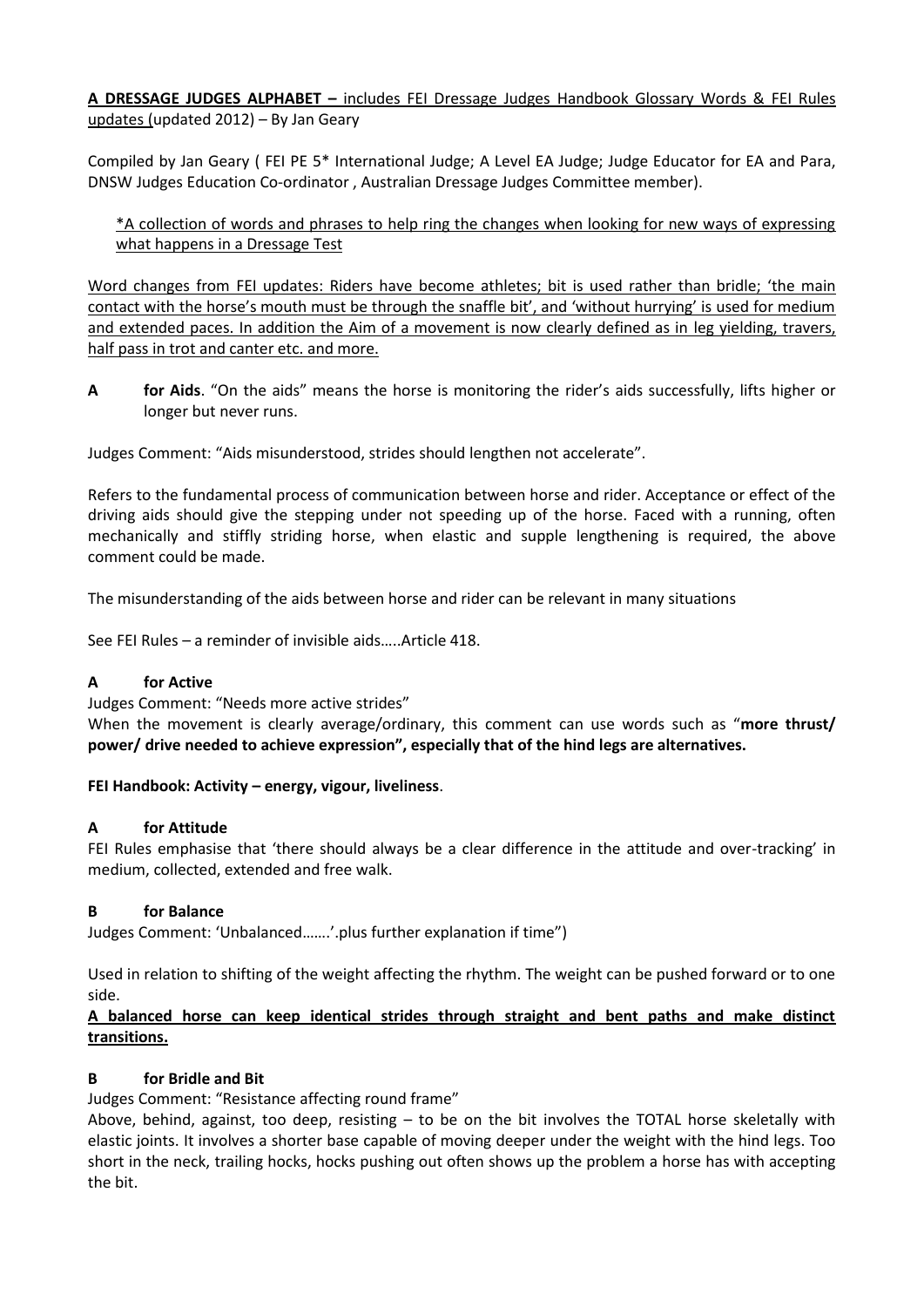Handbook:

- **Above the bit: avoids acceptance of the contact**
- **Against the bit: pushes against, unyielding**
- **Behind the bit: shrinks from contact with bit**
- **On the bit: supple and quiet acceptance**

# **B for Back (suppleness of)**

Judges Comment: "Needs to swing and relax thru' the back"

A horse that does not relax his muscles to carry the rider appears stiff (corpse like!) and cannot produce a swinging vibrating back necessary for supple and elastic movements. A rider can cause this problem.

When riders cannot sit to the trot, this is a clear indication of a stiff back.

# **B for Bend** –1. longitudinal and 2. lateral

Judges Comment 1. "Improve roundness"

Longitudinal bend or flexing results in well engaged joints and contributes to greater impulsion on a more collected shorter base.

Judges Comment 2. "Improve (lateral) bend to right or left"

Lateral bend is when the horse is bent along the entire spinal column towards one side. Very suppling. Needed in lateral movements.

# **B for Blurred**

Judges comment: "Blurred transition" or "too hesitant".

Clear, crisp transitions from one movement to another i.e. Canter strike off (no extra steps shuffling into canter) or collected walk into Passage (no trot steps before the passage).

# **C for Contact and Connection** (Training Scale No 3)

Judges comment: "Uneven contact" or "Needs connection"

This refers to the horse avoiding the communication of energy between himself and the rider – an aids issue. The horse should seek contact with the rider's hands.

### **C for Cadence**

Judges comment: 'Develop a more elastic rhythm". A horse with cadence has brilliance artistically. Cadence is the marked accentuation of the beat.

### Stephan Clarke Seminar said "**Cadence is pronounced rhythm"**

### **C for Collection** (Training Scale 6)

Judges comment: "Improve collection"

Collection is a major issue – a shorter frame yet taller more active horse. A stretched topline with a shorter mass which makes it easier for the haunches to support and lift upwards. Gives a liberated forehand and freer shoulder.

**Horses that can collect can extend successfully, and horses that are not uphill lack collection.** It is not achieved by a resisting hand and shortening stride.

### **C for Carry**

Judges comment: "Hinds need to carry more".

Related to the power in the hindquarters, another way to explain the need for a more uphill frame and lack of engagement, especially if wide behind and **trailing which is a lack of developed strength.**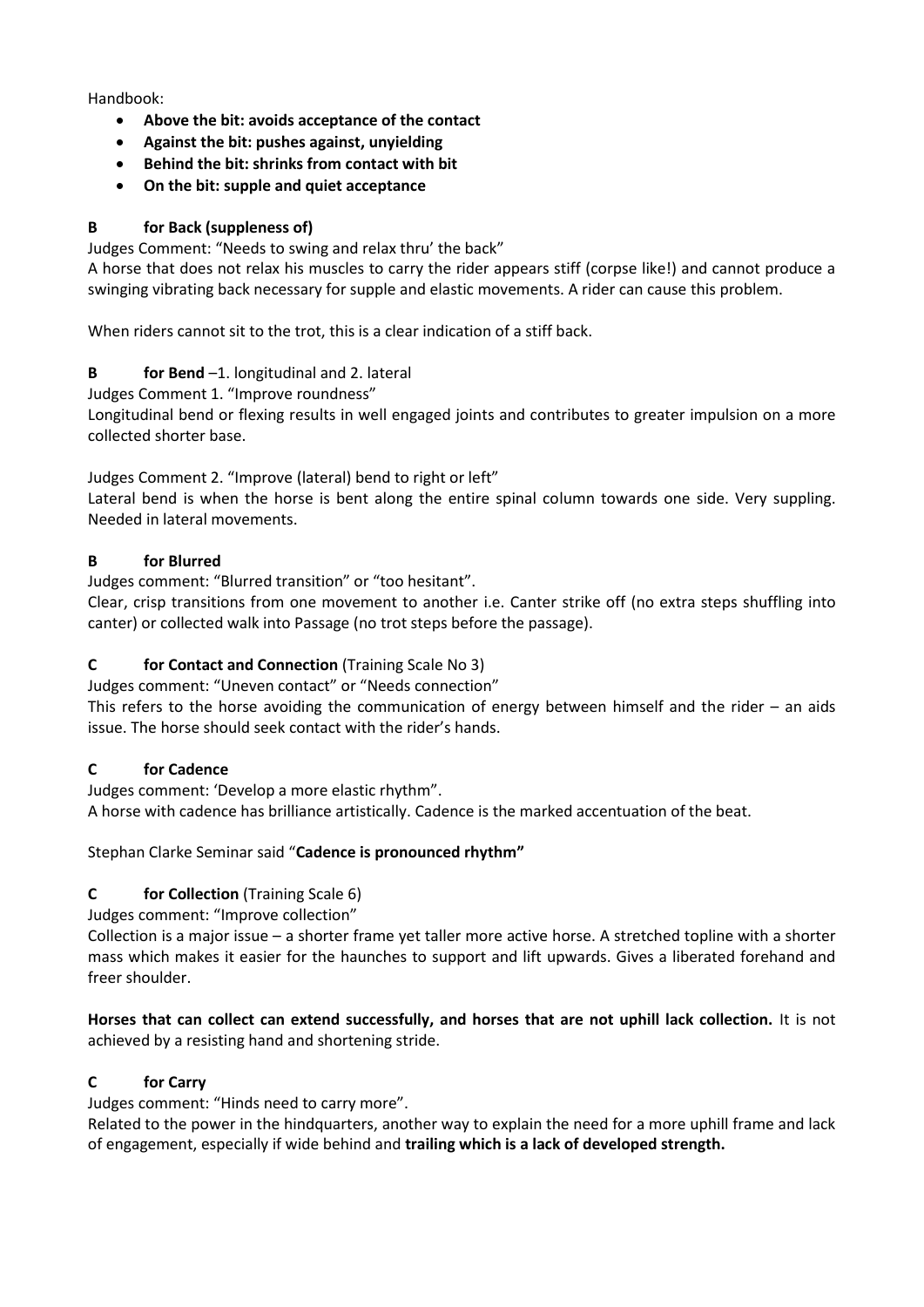### **C for Changes (flying)**

Judges Comment: 'Stepping short to left/right" "Strides not even", "Not through or engaged"

Changes may not be divided equally to either side of the centre line and strides can often be short to one side or the other. Lack of engagement will be seen in the need to be uphill and through with the hind legs.

**C for Canter** – FEI Rules remind judges that the general impression of the canter has an uphill tendency and cadence resulting from the acceptance of the Bridle with the Horse remaining straight on straight lines and correctly bent on curved lines.

### **C for Counter Canter**

Judges Comment: 'Lost balance or improve balance" or 'Deviating hinds" or 'escaping hinds". The hind legs often do not follow the forehand and the quality of the canter lacks lightness and elasticity. In counter canter horses often seen to be stiff and lacking suppleness.

FEI 'the hind legs should follow the track of the forelegs'.

# **C for Crooked**

Judges Comment: 'Crooked, lack of forward thrust".

Can apply to Rein back, halts, flying changes and riding down the Centreline and long sides………………and bringing the hindquarters either in or out to avoid engagement. Forefeet not aligned with hind feet on straight or curved lines.

### **D for Diagonal**

Judges Comment: 'Rein back not in diagonal pairs" A lateral rein back appears quite frequently.

### **D for Dynamic**

Judges Comment: 'Trot needs to be more dynamic"Just another power word so that the over used 'more Impulsion' can be left in the Collectives.

### **D for Deep**

Judges Comment: "Frame too deep"

Refers to the horse dropping its Poll and tending to behind the vertical. A good way to describe a slight tendency rather than a significant 'behind vertical' problem. Not necessarily an insufficient mark.

**E for Excellent**, which does not mean perfect.

### **E for Elasticity**

Judges Comment "Needs to offer a more elastic frame".

**The horse must be able to contract and stretch its muscles in a round and supple way, allowing him to extend and collect without altering the rhythm.** 

### **E for Expression**

Judges Comment 'Needs expression, willing horse, needs more supple and elastic strides". Refers to the need to see an athletic stride in trot and canter with clear suspension.

### **E for Engagement**

Judges comment: 'Needs to improve engagement"

No Test is complete without it, **a horse will not be uphill, will not have flexed joints, will not be operating from the engine.**

FEI Handbook: Hind legs stepping under, causes the relative lowering of the hindquarters for more weight bearing.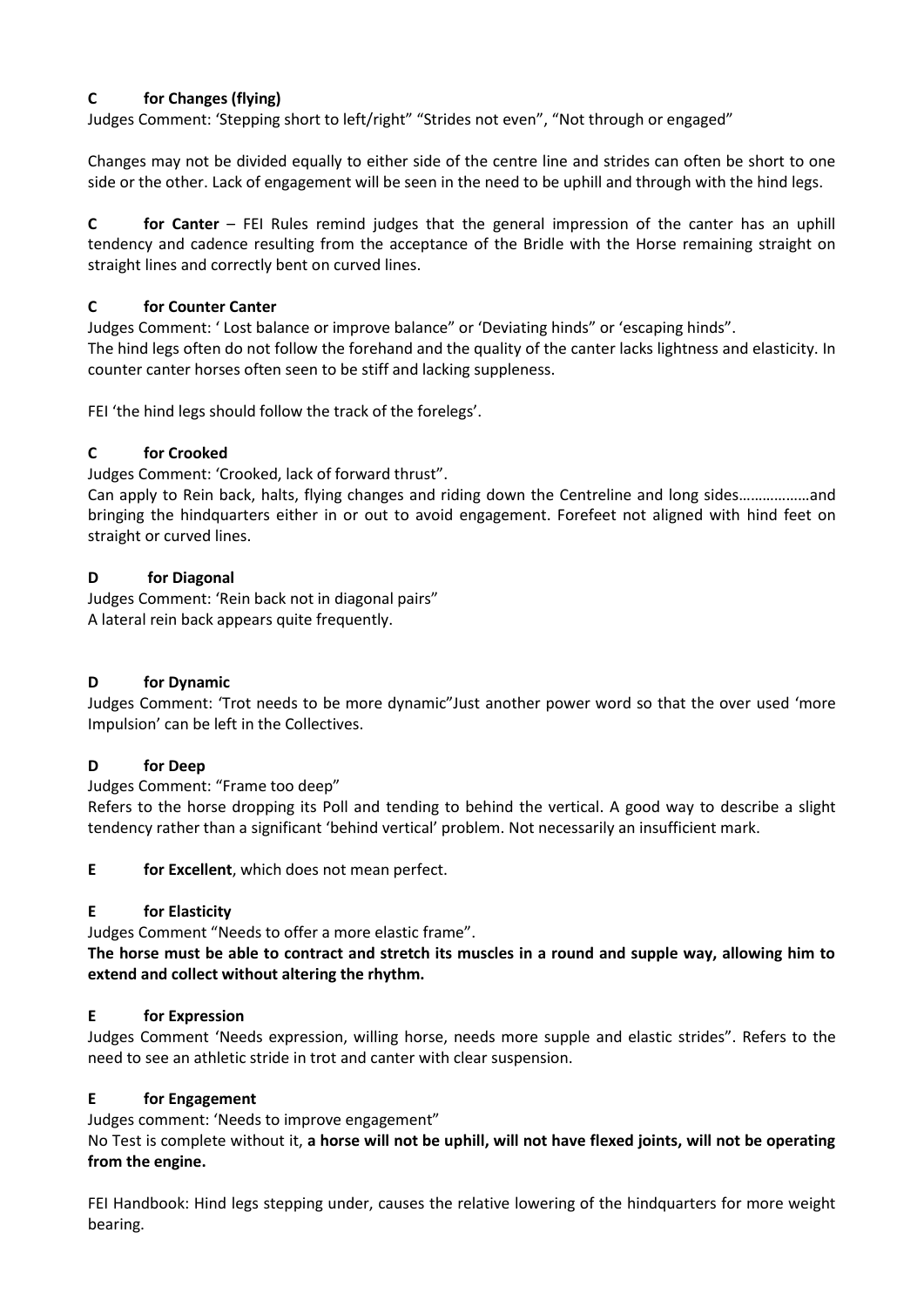Without engagement and collection there is no Dressage Test only a riding of the Course. Trailing hocks and wide behind are great giveaways! It also indicates the lack of strength.

### **E for Extension**

Judges Comment "Work to improve thrust/power/energy/ drive/ground cover……………….." Use in Walk, Trot and Canter – so much more interesting than 'needs more'.

FEI Handbook: The hind feet touch the ground clearly in front of the prints of the fore feet.

# **E for Even**

Judges Comment: 'Loops uneven size" "Half circles uneven"

Even in this context refers to half circles or serpentines that are not equally of correct size. Uneven used to indicate irregularity.

### **F for Faded**

Judges comment: 'Faded before F or K" Refers to an Extended or Medium Canter that is not ridden to the marker. Equally applies to trot.

**F for Flexion**: FEI Handbook: Articulation of a joint so that the angle between the bones is decreased. Lateral and longitudinal flexion **commonly refers to flexion 'at the Poll'.**

### **F for Fluent**

Judges Comment: 'Strides not fluent'

Often there is an unlevel stride through loss of balance especially in medium and extended paces. Does not always mean an insufficient mark.

**F for Forward**: FEI Handbook: indicates the direction the horse goes, it does not indicate HOW it gets there. The following indicate HOW the horse proceeds ' energy, reach, length of stride and tempo'.

Forward is often incorrectly used in tests and training.

### **F for Freedom**

Judges comment: 'Strides (or rhythm) restricted/cramped – needs freedom thru' shoulder"

Linked to freedom of the joints needed for an elastic, powerful stride. "The Happy Athlete" needs freedom to perform.

FEI Handbook: The reach, scope of the fore and hind limbs.

### **F for Frame**

Judges Comment: 'Frame lacks roundness'.

The roundness of the frame goes with the acceptance of the bridle and engagement of the quarters. Without roundness the horse flattens its outline and cannot collect to a shorter base.

### **G for Ground Cover**

Judges Comment: 'Increase ground cover", alternatively **Develop** ground cover". No medium or extended pace is complete without it, walk, trot, and canter.

### **H for Halt**

Judges Comment: 'Not balanced on all 4 feet' Judges sitting at H and M can see the balance but not the 'squareness' of the horse exactly.

FEI Rules add 'driving a horse towards a softly closed hand'.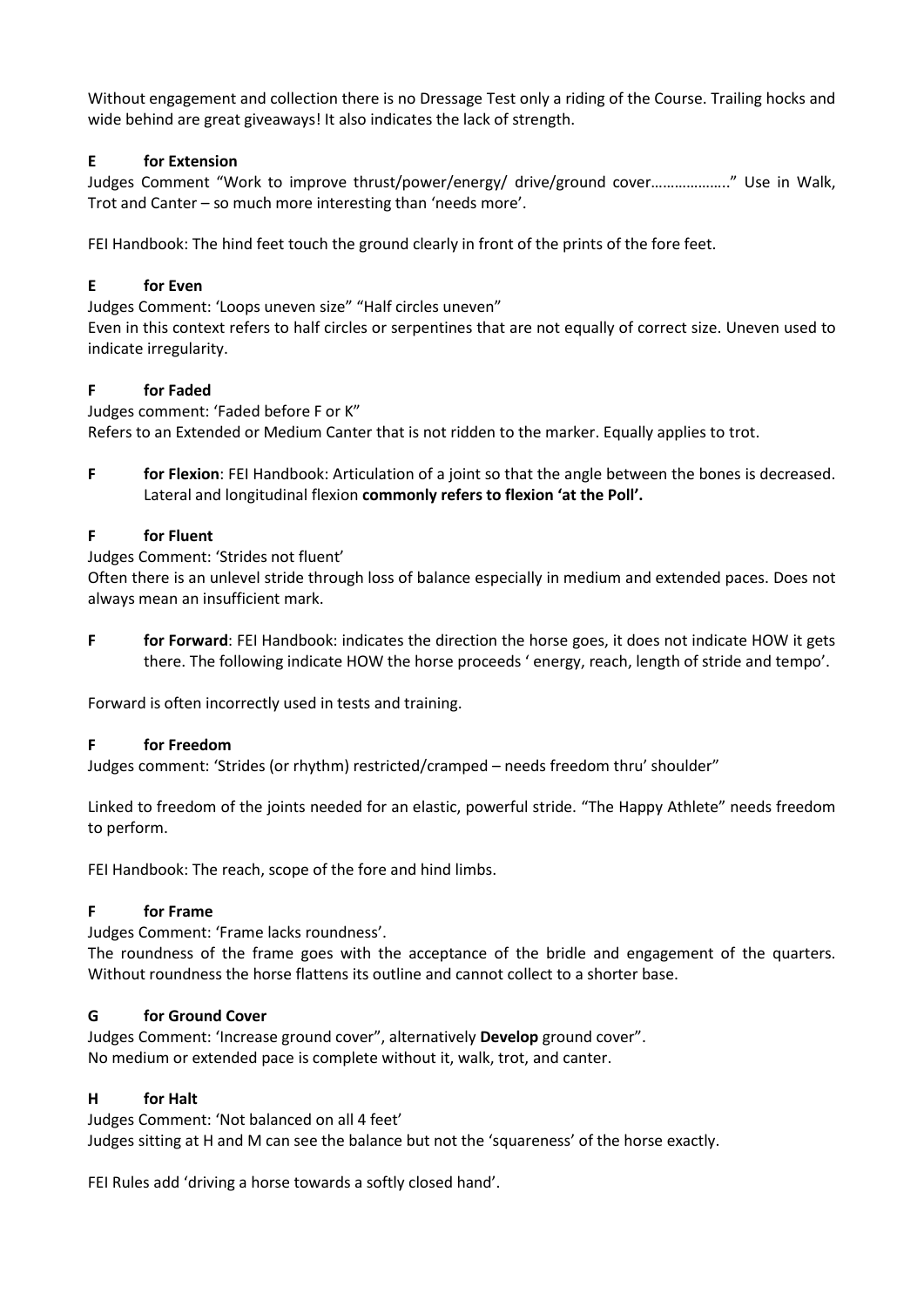**H for Half Halts**, they are a momentary increase of collection or an effect of the aids to increase the attention and improve the balance of the horse.

FEI emphasises 'every movement or transition should be invisibly prepared by a half halt. See Article 408 for detail

### **H can be Hollowness /Hurried strides and High croup**

Judges Comment: 'Improve fluent/balanced strides in a round frame' Alternatively "Needs to engage hinds with round frame'.

### **I for Impulsion (Training Scale 4) Thrust - it is the release of energy stored by engagement.**

It is part of the Collectives (the final analysis), better to try for words that convey power, drive, thrust, spring, activity, through the Test. Impulsion gives cadence to trot and canter movements.

### **J for Jump**

Judges comment 'Canter rhythm needs more powerful jump". A canter with jump has SPRING rather than flattened speed. It will show clear suspension.

### **K for Kindness and a Happy Athlete**

### **L for Lightness**

Judge's Comment: 'Improve self carriage for lightness'

Related to the liveliness of the pace and acceptance of the bit – the opposite is a laboured heaviness with weight over the forehand.

### **L for Lift**

Often related to piaffe and passage when the stride is too grounded or earthbound, also needed in canter strike off when the horse must sit and engage the hinds. Lift and spring needed to avoid grounding in piaffe.

### **L for Lengthening**

Judge's Comment: "Needs ground cover and power"

Acceleration is not lengthening. In walk, trot and canter extension and medium paces should show increased ground cover and drive from the hindquarters.

**M for Movement and More** of everything required in a movement! Unfortunately 'More' is often preferred word and gets used again and again.

There is also 'improve', 'work on", 'try for', 'needs' and 'develop".........to avoid the overuse of 'More'.

### **N for Neck**

Judges Comment 'Frame very short thru' neck'

Can refer to acceptance of the bit, also to engagement and the uphill travel of the horse in the Test**. Rarely is a swinging back shown with a short, tight neck.**

### **O for Open**

Judges Comment: 'Frame too open, needs roundness' Often refers to the acceptance of the bridle and lack of collection and engagement – seen in horses working (slightly) above the bit.

### **O for Overbent**

FEI Handbook: Behind the vertical, due to excessive longitudinal flexion in the poll and/or upper joints of the neck.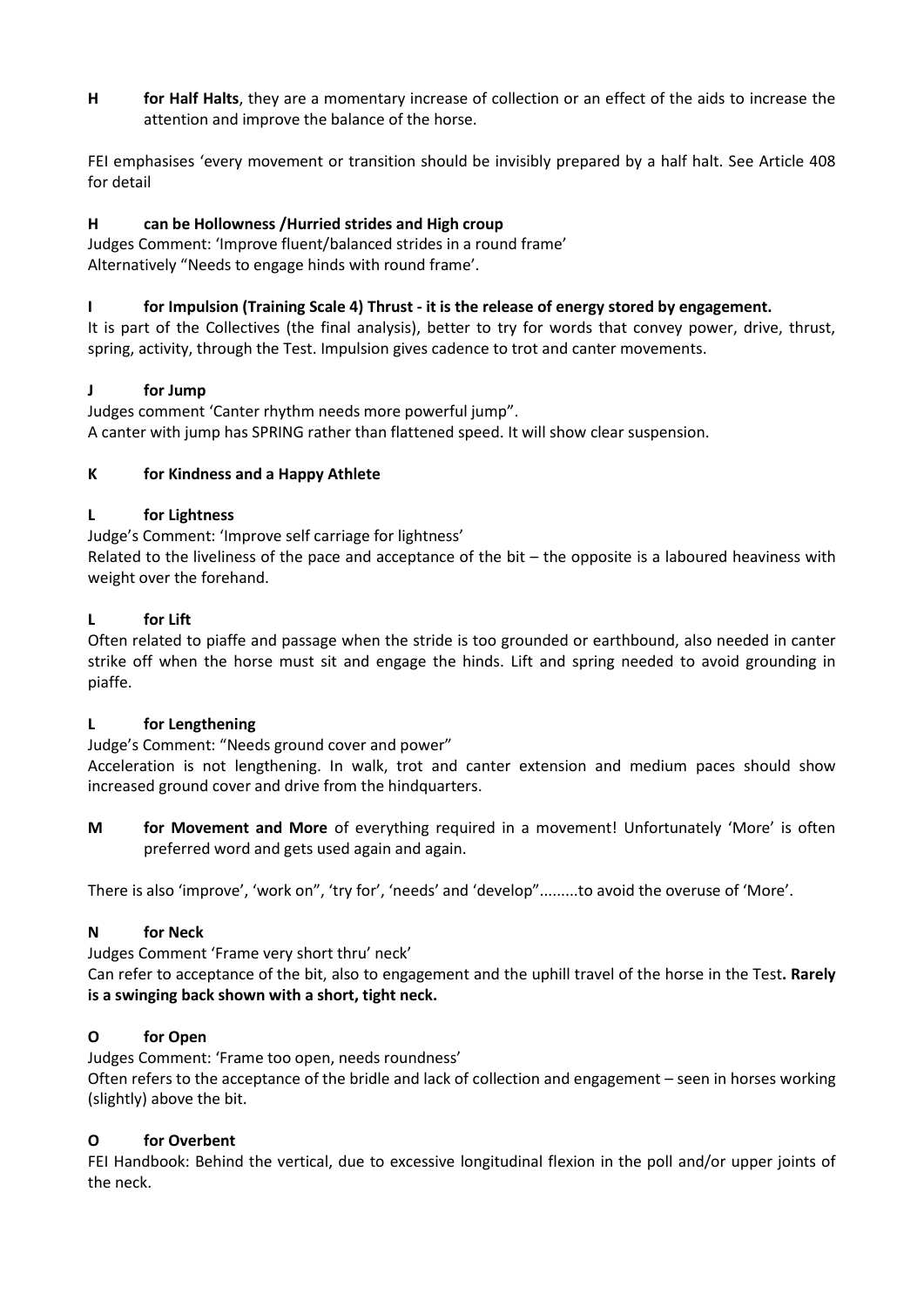# **P for Poll**

Judges Comment: 'Poll must remain highest point'

FEI Rules emphasise a 'controlled poll' with 'nose line close to the vertical'. Dr. Moritz has warned about the situation with stallions with exaggerated necks, judges must be careful not to be over zealous. It must be clearly incorrect.

### **P for Power**

Judges Comment: 'Walk/trot/canter need power and ground cover' Without power there is no elastic change of stride or frame, and without power there is no medium or extended pace.

# **P for Pivoting**

Judges comment: 'Loss of rhythm, pivoting , grounded or stuck" Refers to Pirouettes in walk – quality of the walk lost. Rhythm, number one in the Scales of Training.

**P for Purity** (FEI Handbook): Correctness, Purity and timing of the footfalls in walk, trot and canter. Walk must not be lateral, trot must be fluent and canter needs to maintain the 3 beat jump.

# **Q for Quality**

Judges Comment: 'Improve quality of…………" Without quality there can be no high mark, it is often the missing requirement.

\*\*\*\* FEI Handbook: Quality refers to freedom, elasticity, fluency, not the purity or correctness of the pace.

# **R for Rhythm** (Training Scale No 1)

Judges Comment: 'Losing rhythm"

Can refer to a walk tending to lateral; can refer to an unlevel stride; canter that is not 3 beat. 'Losing rhythm offers an alternative to irregular or uneven which maybe too harsh. Linked to Regularity and purity of pace.

### **R for Roundness**

Judges Comment: 'Tension affecting roundness and elasticity"

Roundness delivers supple elastic strides and a convex top line. The opposite is short, stiff strides and tight, hollow frame.

### **R for Resistance**

### Judges Comment: '**Defiance affecting harmony**"

Partnership and understanding between horse and rider a problem – the harmony v. resistance question.

### **R for Reach**

Judges Comment;' Needs to improve reach and energy"

In extended paces it is better to comment on the reach than the over track. The reason, everyone has a different definition of the over track requirement.

**S for Self-Carriage**: FEI Handbook: A state in which the horse carries itself in a balanced and unconstrained manner.

### **S for Suppleness** – Training Scale (2)

Judges Comment: 'Work to increase suppleness"

A supple horse engages all its joints and muscles – the opposite is a rigid horse, tight and tense in the back with stiff strides. Suppleness is linked to relaxation, physically and mentally free of tension.

### **S for Suspension**

Judges comment:' Needs suspension and elasticity"

Refers to the airborne quality in trot and canter – most extreme case shown in passage. Needs strength and power to sustain suspension.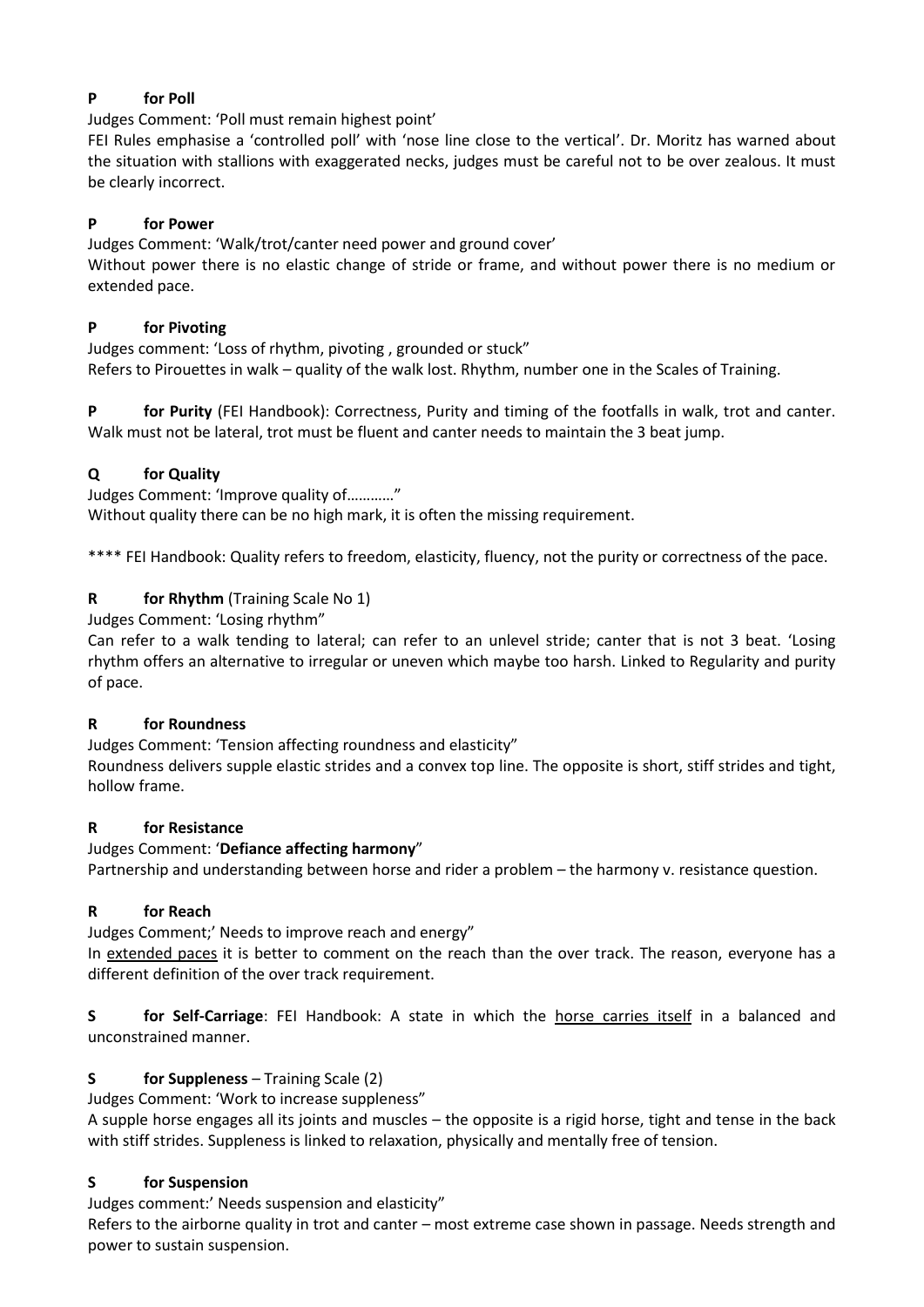## **S Spring**

'Spring' is an FEI Rule Book word in Piaffe, adding 'without cadence or spring it is not a true piaffe.' Sometimes the forelegs lack spring and lift appearing too grounded. Spring is also related to suspension in canter and trot.

# **S for Surging**

Judge's Comment: "Rhythm not kept" or 'Surging" At all levels horses are seen changing the rhythm and speed of the movement.

### **S for Shuffling**

Shuffling, often in rein back - refers to no clear steps, usually lots of half dragging half steps. Also seen in Canter Strike Off.

# **S for See-saw** – a rein back, plus forward step + rein back

Judge's Comment: 'Keep fluent rhythm"

Refers to the often rushed, unbalanced shuffle between the 2 rein backs and specific number of steps.

# **S for Straightness** (Training Scale 5)

Judge's Comment: "Not tracking true"

Straightness is a precondition for collection, only a straight horse can transfer the weight on to both hind legs equally. The hind legs must push exactly towards the centre of gravity. The fore hand must be in line with the hindquarters.

### **T for Transitions**

The higher you go the more they are emphasised with a separate mark. In Judging everyone needs to pay special attention to the transitions as they set up or complete the movement – every movement has 3 parts, beginning, middle and an end. To achieve a really high mark all 3 have to be well performed. No 8's, 9's or 10's without good transitions!

### **T for Travelling**

Judges Comment: "Travelling"

This word applies to the 1 metre allowed in the Piaffe in the Intermediate 2, which is often exceeded. Or Piaffe not on the spot as required in Grand Prix

### **T for Throughness** or 'thru' for short

Judge's Comment: 'Must be more thru'.

Refers to trailing hinds that are not pushing under the body resulting in short, stiff hind leg action. See below:

FEI Handbook: The supple, elastic, unblocked, connected state of the horses musculature that permits an unrestricted flow of energy from back to front and front to back, which allows the aids to freely go through to all parts of the horse.

### **T for Tempo**

Judge's Comment: 'Needs livelier tempo"

Alternative to the overused 'more impulsion' – refers to the beats per minute, or speed of the rhythm.

### **U for Uphill**

"Horses must be born to go uphill" – referring to the fact that unless horses work from behind, high marks and success will elude the rider.

FEI Handbook definition: The horse's longitudinal balance, higher in the forehand, relative to the croup.